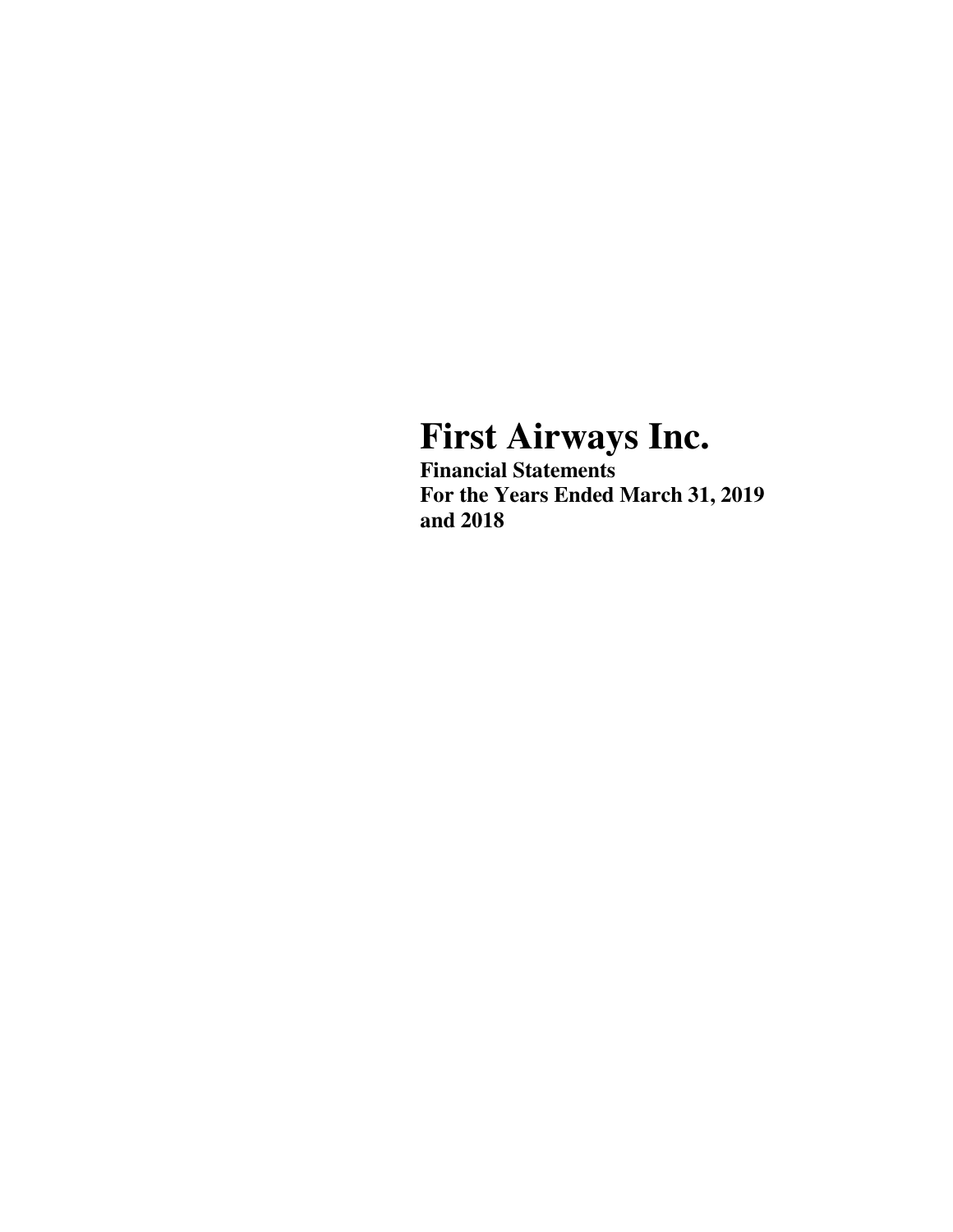# Page(s)

| <b>Financial Statements</b> |  |
|-----------------------------|--|
|                             |  |
|                             |  |
|                             |  |
|                             |  |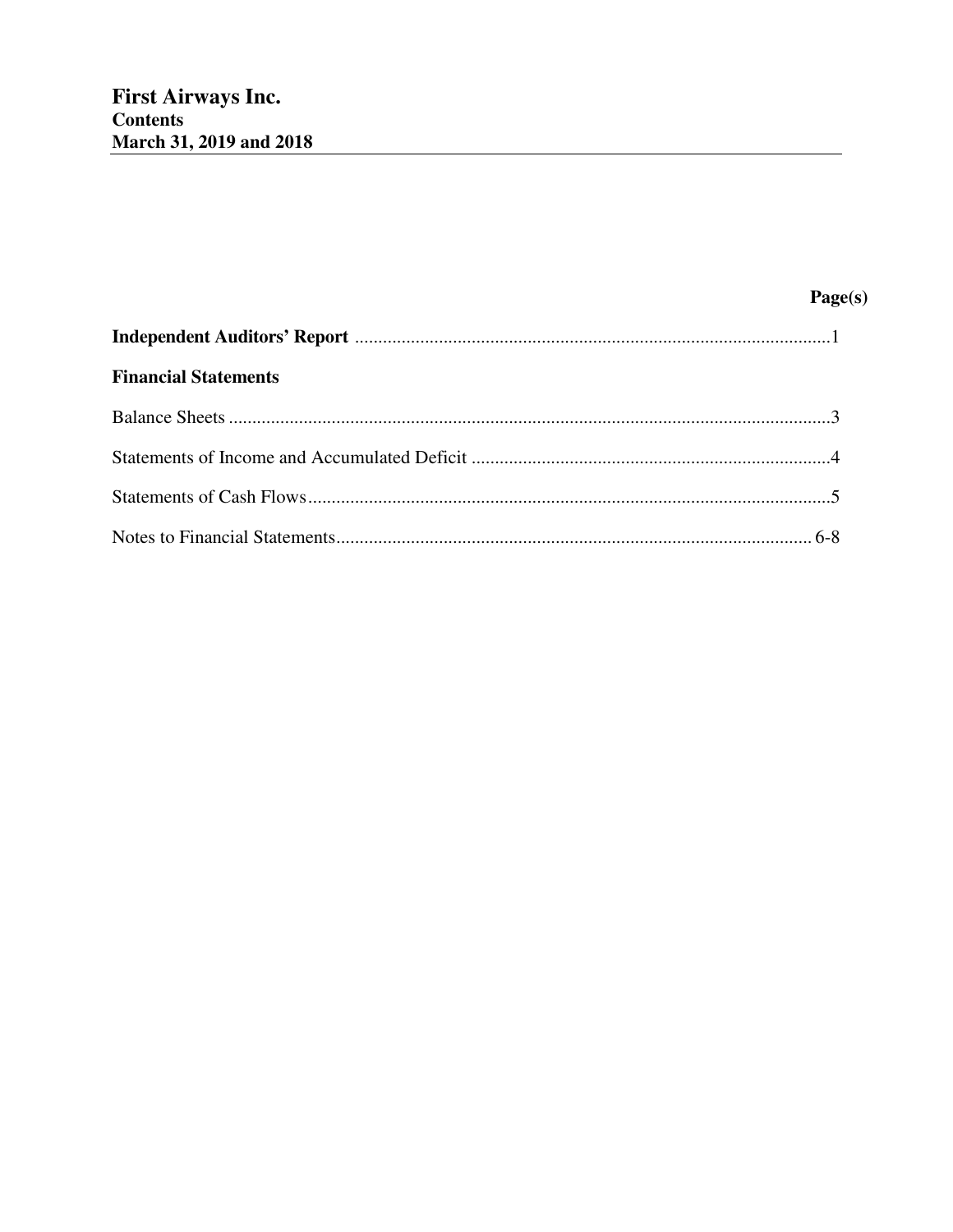**Mitesh Jain Certified Public Accountant 2 Hayloft Ln Roslyn Heights, NY 11577 Tel 718-969-3929 Fax 917-536-9747** 

#### **Independent Auditors' Report**

To the Shareholder of First Airways Inc.

#### **Report on the Financial Statements**

We have audited the accompanying balance sheets of First Airways, Inc. (the "Company") as of March 31, 2019 and 2018 and the related statements of income and accumulated deficit and cash flows for the years then ended, and the related notes to the financial statements.

#### **Management's Responsibility for the Financial Statements**

Management is responsible for the preparation and fair presentation of these financial statements in accordance with accounting principles generally accepted in the United States of America; this includes the design, implementation, and maintenance of internal control relevant to the preparation and fair presentation of consolidated financial statements that are free from material misstatement, whether due to fraud or error.

#### **Auditor's Responsibility**

Our responsibility is to express an opinion on these financial statements based on our audits. We conducted our audits in accordance with auditing standards generally accepted in the United States of America. Those standards require that we plan and perform the audit to obtain reasonable assurance about whether the financial statements are free of material misstatement.

An audit involves performing procedures to obtain audit evidence about the amounts and the disclosures in the financial statements. The procedures selected depend on the auditor's judgement, including the assessment of the risks of material misstatement of the financial statements, whether due to fraud or error. In making those risk assessments, the auditor considers internal control relevant to the entity's preparation and fair presentation of the financial statements in order to design audit procedures that are appropriate in the circumstances, but not for the purpose of expressing an opinion on the effectiveness of the entity's internal control. Accordingly, we express no such opinion. An audit also includes evaluating the appropriateness of accounting policies used and the reasonableness of significant accounting estimates made by management, as well as evaluating the overall presentation of the financial statement.

We believe that the audit evidence we have obtained is sufficient and appropriate to provide a reasonable basis for our audit opinion.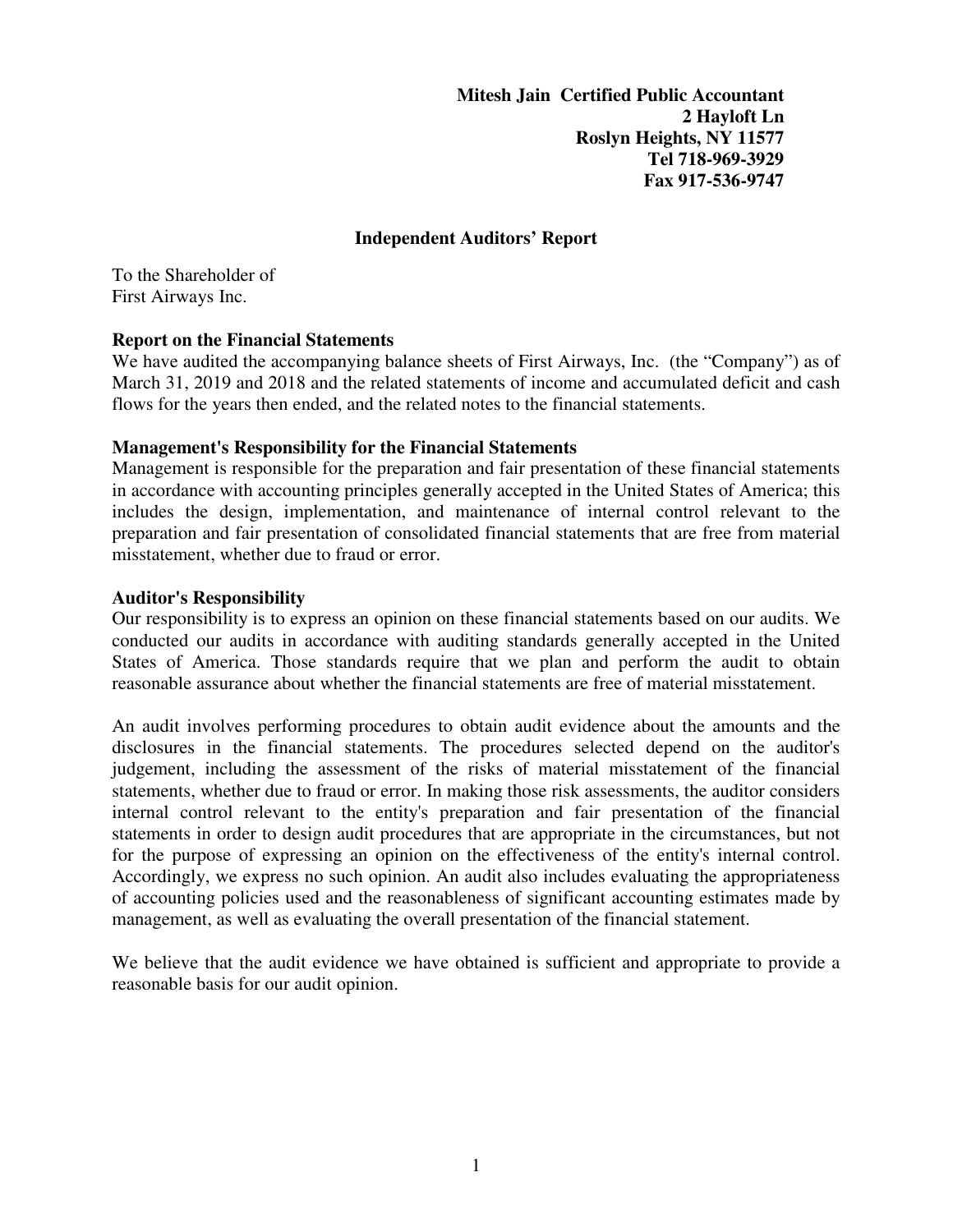# **Opinion**

In our opinion, the financial statements referred to in the first paragraph present fairly, in all material respects, the financial position of First Airways, Inc. as of March 31, 2019 and 2018 and the results of its operations and its cash flows for the years then ended in conformity with accounting principles generally accepted in the United States of America.

M.B. fain

Roslyn Heights, NY May 22, 2019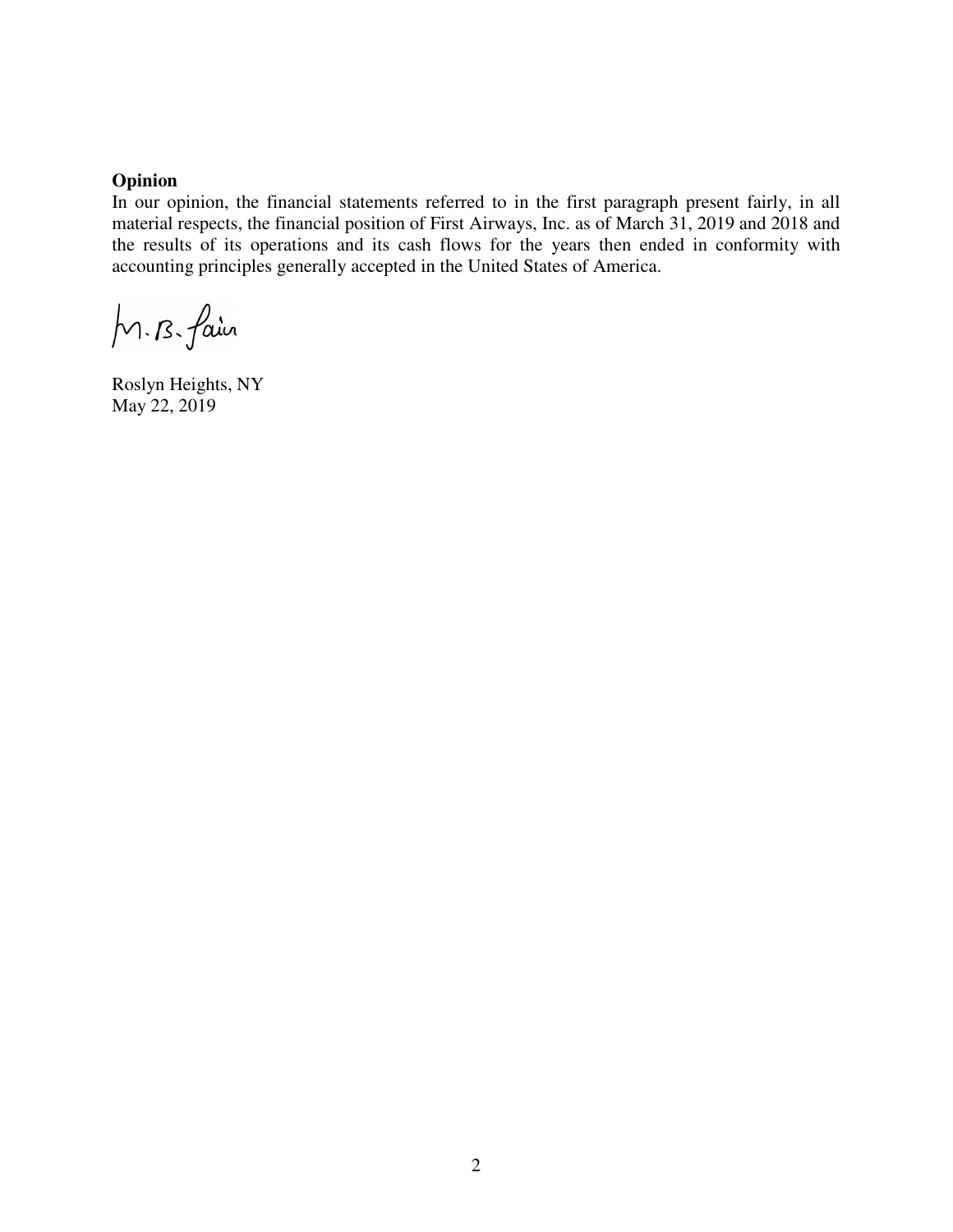# **First Airways, Inc. Balance Sheets March 31, 2019 and 2018**

|                                                                                                                                                                                | March 31,                                     |                                      |
|--------------------------------------------------------------------------------------------------------------------------------------------------------------------------------|-----------------------------------------------|--------------------------------------|
|                                                                                                                                                                                | 2019                                          | 2018                                 |
| <b>Assets</b>                                                                                                                                                                  |                                               |                                      |
| Current assets                                                                                                                                                                 |                                               |                                      |
| Cash                                                                                                                                                                           | \$<br>387,621                                 | \$<br>85,815                         |
| <b>Accounts Receivable</b>                                                                                                                                                     | 553,958                                       |                                      |
| Advance to creditor                                                                                                                                                            |                                               | 41,832                               |
| Aircraft purchase option-current                                                                                                                                               | 15,339                                        | 37,070                               |
| Total current assets                                                                                                                                                           | 956,918                                       | 164,717                              |
| Airccraft purchase option-non current                                                                                                                                          | 6,392                                         |                                      |
| <b>Total assets</b>                                                                                                                                                            | $\mathbf{\$}$<br>963,310                      | $\boldsymbol{\mathsf{S}}$<br>164,717 |
| Liabilities and stockholder's equity<br><b>Current liabilities</b><br><b>Accounts Payable</b><br>Advance from custmer<br>Total current liabilities<br><b>Total liabilities</b> | \$<br>777,184<br>50,378<br>827,562<br>827,562 | \$<br>96,782<br>96,782<br>96,782     |
| Stockholder's equity<br>Common stock of \$1 par<br>11,050,000 shares authorized<br>1,150,000 shares issued and outstanding<br>Accumulated deficit                              | 1,150,000<br>(1,014,252)                      | 1,150,000<br>(1,082,065)             |
| <b>Total stockholder's equity</b>                                                                                                                                              | 135,748                                       | 67,935                               |
| Total liabilities and stockholder's equity                                                                                                                                     | 963,310<br>\$                                 | \$<br>164,717                        |

The accompanying notes are an integral part of these financial statements.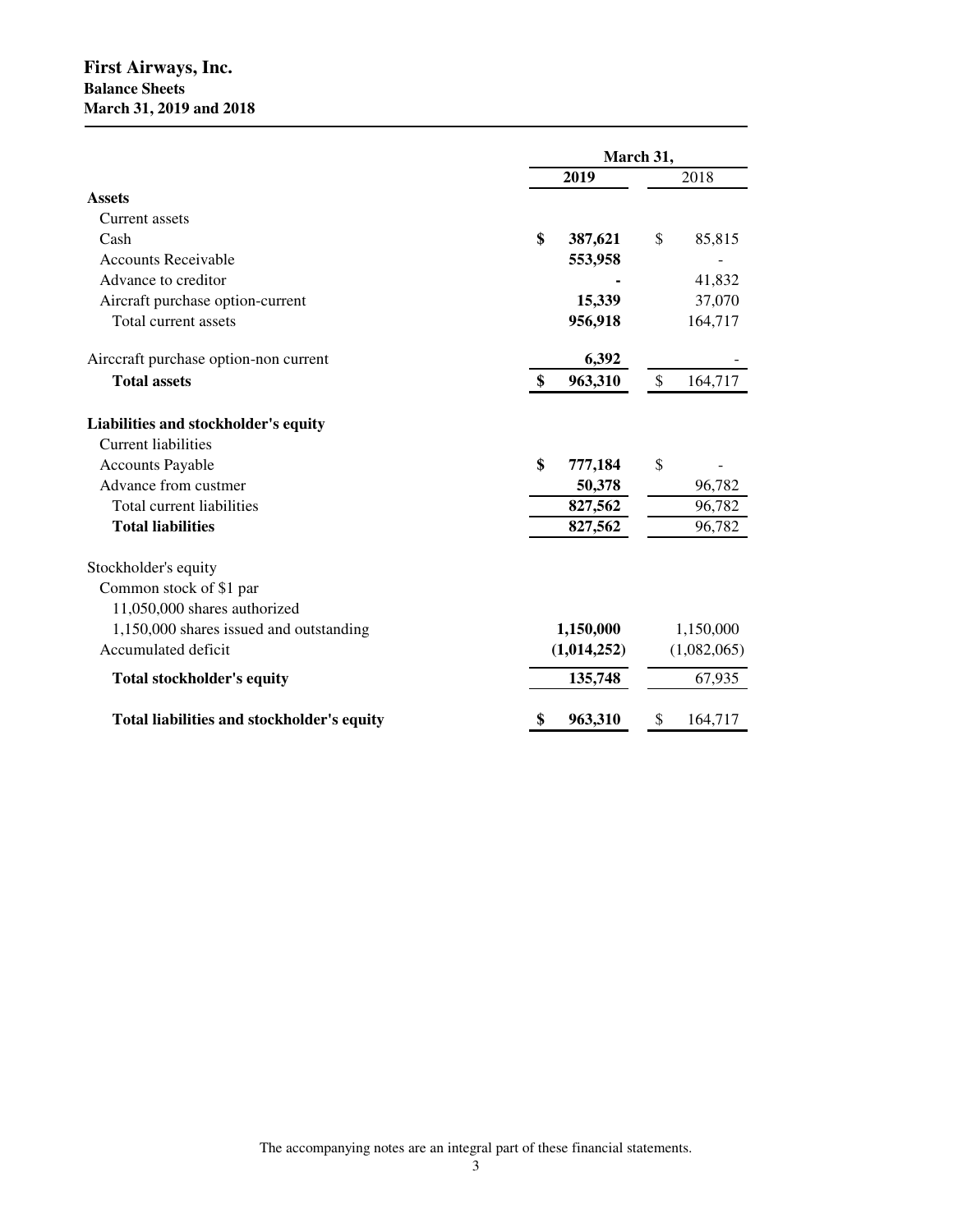### **First Airways, Inc. Statements of Income and Accumulated Deficit March 31, 2019 and 2018**

|                                     | March 31,          |             |  |
|-------------------------------------|--------------------|-------------|--|
|                                     | 2019               | 2018        |  |
| <b>Sale</b>                         | \$<br>1,440,884    | 2,259,954   |  |
| Cost of goods sold                  | 1,347,400          | 2,185,072   |  |
| Gross profit                        | 93,484             | 74,882      |  |
| <b>Operating expenses</b>           |                    |             |  |
| General and administrative expenses | 20,821             | 61,191      |  |
| Interest expense                    |                    | 9,097       |  |
| <b>Total cost and expenses</b>      | 20,821             | 70,288      |  |
| Profit before income tax            | 72,663             | 4,594       |  |
| Income taxes                        | 4,850              | 4,250       |  |
| <b>Net income</b>                   | 67,813             | 344         |  |
| Accumulated deficit, beginning      | (1,082,065)        | (1,082,409) |  |
| <b>Accumulated deficit, ending</b>  | (1,014,252)<br>SS. | (1,082,065) |  |

The accompanying notes are an integral part of these financial statements.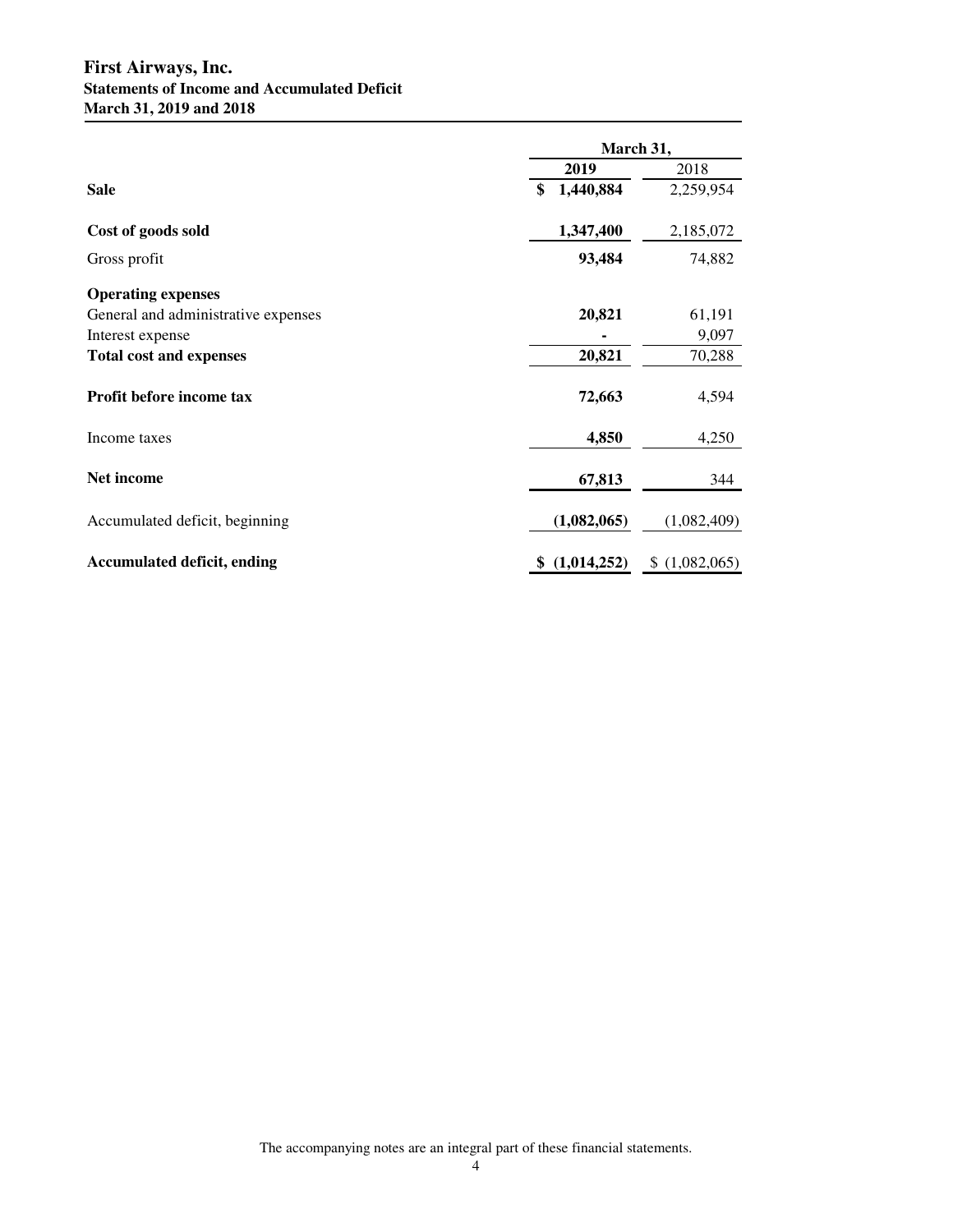#### **First Airways, Inc. Statements of Cash Flows March 31, 2019 and 2018**

|                                                                  | March 31, |            |    |            |
|------------------------------------------------------------------|-----------|------------|----|------------|
|                                                                  |           | 2019       |    | 2018       |
| <b>Cash flows from operating activities</b>                      |           |            |    |            |
| Net income                                                       | \$        | 67,813     | \$ | 344        |
| Adjustments to reconcile net income to net cash from             |           |            |    |            |
| operating activities:                                            |           |            |    |            |
| Amortization                                                     |           | 15,339     |    | 55,604     |
| Increase (decrease) in cash attributable to changes in operating |           |            |    |            |
| assets and liabilities:                                          |           |            |    |            |
| <b>Accounts Receivable</b>                                       |           | (553, 958) |    |            |
| Prepaid Expenses                                                 |           |            |    | 9,097      |
| <b>Accounts Payable</b>                                          |           | 777,184    |    |            |
| Advance from customer                                            |           | (46, 404)  |    | 96,782     |
| Decrease in advance to creditor                                  |           | 41,832     |    | 409,718    |
| Net cash provided by operating activities                        |           | 301,806    |    | 571,545    |
| <b>Cash flows from financing activities</b>                      |           |            |    |            |
| Repayment of bank loan                                           |           |            |    | (494, 021) |
| Net cash used in financing activities                            |           |            |    | (494,021)  |
| Net increase in cash                                             |           | 301,806    |    | 77,524     |
| Cash                                                             |           |            |    |            |
| Beginning                                                        |           | 85,815     |    | 8,291      |
| Ending                                                           | \$        | 387,621    | \$ | 85,815     |
| Supplemental disclosures of cash flow information                |           |            |    |            |
| Cash paid for:                                                   |           |            |    |            |
| Income taxes                                                     | \$        | 4,850      | \$ | 4,250      |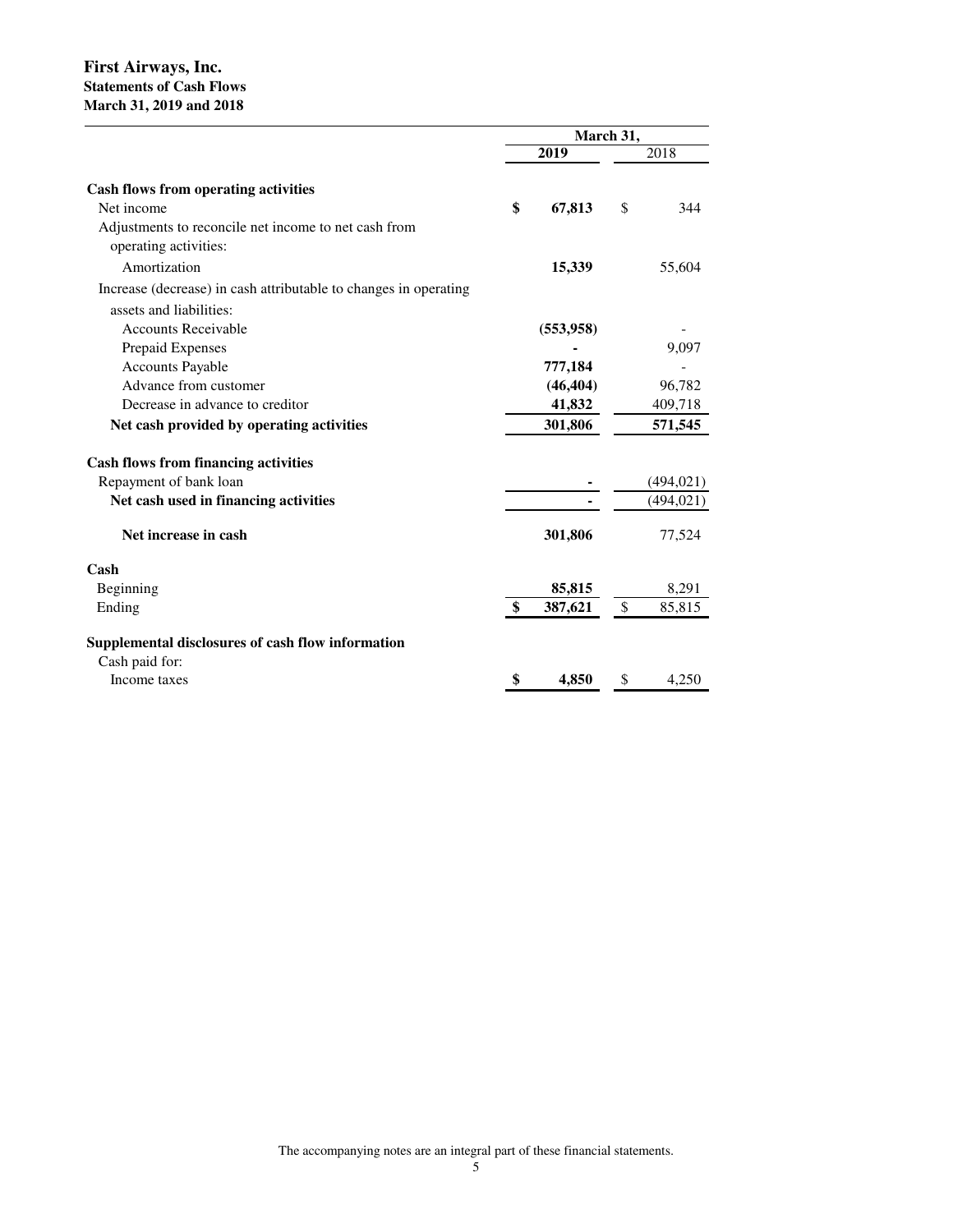#### **1. Organization**

First Airways Inc. (First Airways Inc. or the "Company") was incorporated on November 21, 2007 in the state of Delaware. It is a wholly owned subsidiary of TAAL Enterprises Ltd. ("TEL") a company incorporated in India. TEL was formed as a result of demerger of charter division of Taneja Aerospace & Aviation Limited ("TAAL") under the scheme of demerger

First Airways Inc. was initially set up to establish, maintain, provide, and operate air services and chartered services for carriage of passengers, mails, documents, parcels and freight by airplanes, aircrafts or other means of transport in USA or elsewhere. Effective, the year ended March 31, 2017, the Company began buying and selling of steel seamless tubes.

# **2. Summary of Significant Accounting Policies**

#### **Cash**

The Company maintains its cash balances in two financial institutions, which at times may exceed the federally-insured limits. As of March 31, 2019, the Company has no balances at any financial institutions which exceeded the federally-insured limits. The Company has not experienced any losses in such accounts.

#### **Accounts receivable**

Accounts receivable consist primarily of trade receivables from affiliated company. The Company determines the past due status of trade receivables based on contractual terms with the affiliated company and evaluates the collectability of accounts receivable and determines the appropriate reserve for doubtful accounts based on a combination of factors. Allowances are recorded based on an analysis of historical trends of write-offs and recoveries.

# **Aircraft purchase option**

Aircraft purchase options are recorded at cost on the date of acquisition.

Aircraft purchase option is amortized over the following estimated useful lives or the legal life (as per the amended agreement dated September 20, 2018), whichever is lower with a mid quarter convention:

 *Assets Estimated useful life* Aircraft purchase option 153 months

# **Use of Estimates**

In preparing the Company's financial statements in conformity with accounting principles generally accepted in the United States of America. Management is required to make estimates and assumptions that affect the reported amounts of assets and liabilities and the disclosure of contingent assets and liabilities at the date of the financial statements, and the reported amounts of revenues and expenses during the reporting period. Actual results could differ from those estimates.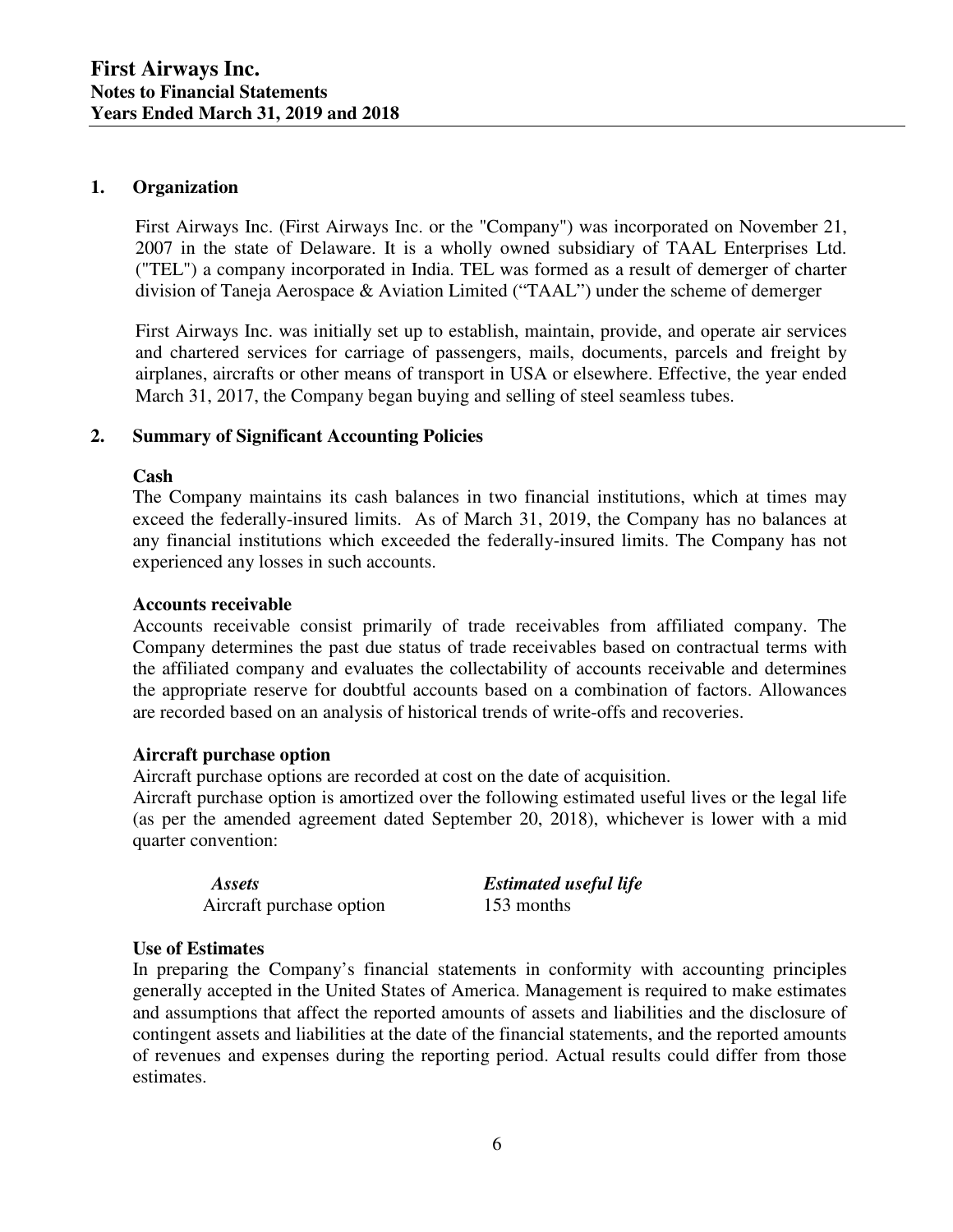#### **Income Taxes**

Authoritative guidance on accounting for income taxes requires recognition of deferred tax assets and liabilities for the expected future tax consequences of events that have been included in the financial statements or tax returns. Under this method, deferred tax assets and liabilities are determined based on differences between the financial statement and tax bases of assets and liabilities, using enacted tax rates in effect for the year in which the difference are expected to reverse. Valuation allowances are established when necessary to reduce deferred tax assets to amounts expected to be realized.

The Company follows the authoritative guidance relating to uncertainty in income taxes which prescribes a comprehensive model for the manner in which a company should recognize, measure, present and disclose in its financial statements all material uncertain tax positions that they have taken or expect to take on a tax return. As of March 31, 2019 and 2018, the only tax jurisdiction to which the Company is subject is the United States. Open tax years relate to years in which unused net operating losses were generated. As of the adoption of this authoritative guidance, the Company's open tax years extend back to 2008. In the event that the Company concludes that it is subject to interest and/or penalties arising from uncertain tax positions, the Company will present interest and penalties as a component of income taxes. No amounts of interest or penalties were recognized in the Company's statements of operations or balance sheets upon adoption of this authoritative guidance or as of and for the years ended March 31, 2019 and 2018.

#### **Subsequent Events**

In preparing these financial statements, the Company has evaluated subsequent events through May 22, 2019, which is the date that the financial statements were available for issuance. All appropriate subsequent event disclosures, if any, have been made in the notes to the financial statements.

#### **3. Aircraft Purchase Option**

|                                            | 2019      | 2018       |
|--------------------------------------------|-----------|------------|
| Aircraft purchase option                   | \$926,737 | \$926,737  |
| Less: Accumulated amortization             | 905,006   | (889, 667) |
|                                            | 21,731    | 37,070     |
| Aircraft purchase option - current portion | 15,339    | 37,070     |
|                                            | \$6,392   | 5-O-       |

On December11, 2007, the Company purchased an aircraft purchase option vide option agreement ("agreement") for Cessna aircraft 525A; Serial Number 525A-0373 ("aircraft") from Cessna Finance corporation ("CFC"). The said aircraft is leased to TAAL (the erstwhile